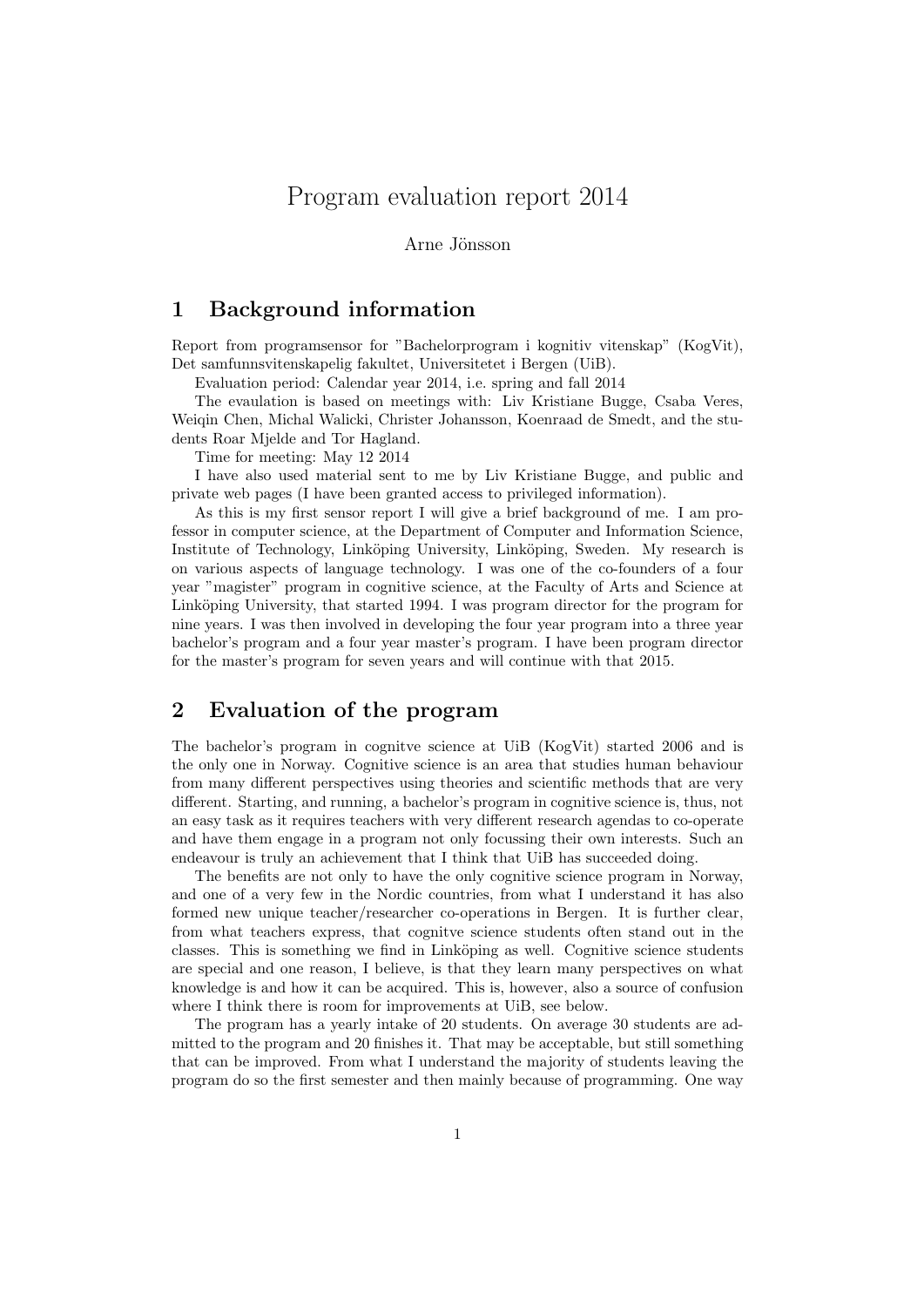Table 1: Course categorisation

| Area                 | Courses                              | credits |
|----------------------|--------------------------------------|---------|
| Theory of science    | EXPHIL-PSSEM                         | 10      |
| Cognitive science    | KOGVIT101                            | 10      |
| Linguistics          | EXCAF00SK, LING122                   | 20      |
| Computer science     | INFO100, INFO 102, INFO282, INFO 232 | 20      |
| Logic                | LOG110, LOG111, INF227               | 30      |
| Cognitive psychology | DASP106, PSYK120                     | 15      |
| Philosophy           | <b>FIL105</b>                        | 10      |

of having more students stay on the program is to more clearly inform prospective students that programming is essential. My impression is, however, that the web page presenting the program<sup>1</sup> is clear here and I do not think it needs to be modified in order to attract "the right" students.

Cognitive science is an interdisciplinary discipline and students enrolled in bachelor's programs are often confused. Another way of keeping students at the program is, thus, to have them understand first of all what a cognitive scientist can do and, second, the nature of interdisciplinary research and teaching, e.g. some courses involve hacking a computer to achieve human behaviour, some focus on studying human behaviour through experiments and some use formal language to represent human behaviour. This is no easy task and to start with programming, or logic, is to make it unnecessarily hard I think.

During my discussions with the cognitive science students at UiB I learnt that there is a student mentor program where new students meet previous students for one week, during the start of the program. This, however, does not continue after the first week. Continuing the mentor program may motivate students to stay on the program.

From what I understand, the cognitive science students are not in majority in all the courses the first year, but according to the students I talked to, they form their own little group in the lectures and also study together. Talking to this group can be used as a mean for information on what cognitive science is and what types of jobs cognitive scientists have etc.

The bachelor's program is in theory a three year program, but the third year comprises either courses abroad, or courses specific to other study programs in Bergen, in order to ensure that the students are allowed to enter a master's program in one of four other disciplines. I will come back to this, but from now mainly concentrate my assessment on the first two years.

Cognitive science is an interdisciplinary research area comprising at least the fields computer science (artificial intelligence), psychology (cognitive psychology), linguistics, philosophy, neuroscience, and anthropology. The cognitive science program at UiB contains 14 compulsory courses the first two years that can roughly be divided into seven fields, see Table 1. It is hard to cover all areas, but the bachelor's program comprises elements on all fields but anthropology, that may be covered in the introductory course. The division between the fields is, however, not equal. Looking at the amount of credits given in each area cognitive psychology is only given 10 credits (5 of the 15 credits are neuroscience). Linguistics and computer science are equally large, 20 credits. Logic, 30 credits, is not in itself a field of cognitive science, but can be considered philosophy or computer science making one of these fields the largest. In fact, logic is so dominant that dividing it equally between philosophy and computer

<sup>1</sup>http://www.uib.no/studieprogram/BASV-KOGNI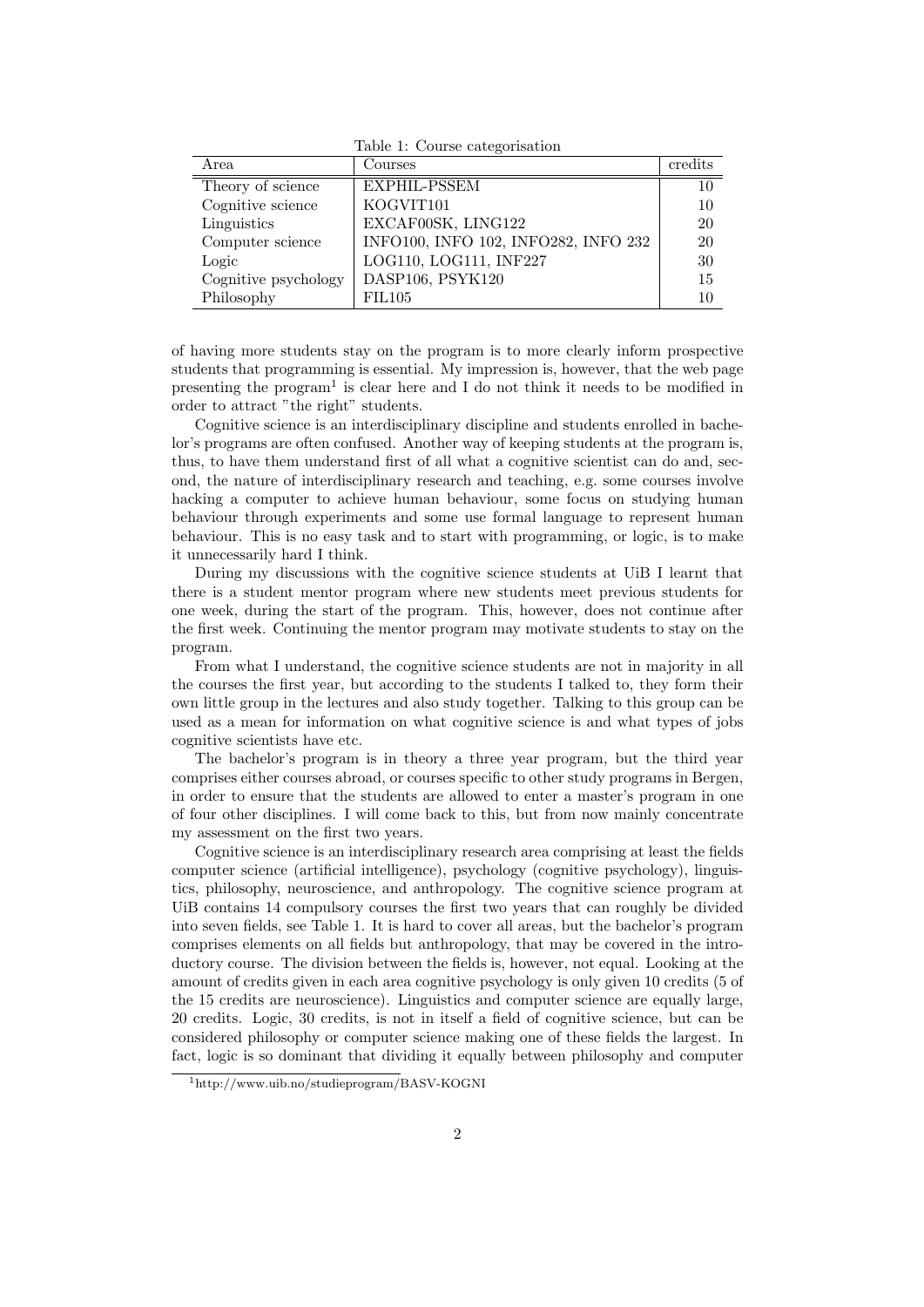science makes these the largest fields.

Looking further at the methods for studying cognitive science they can, very simplified, be divided into three: modelling, experiments and description, mainly corpus analysis. Modelling includes building artificial models, often by writing computer programs or a rigorously formalised model, but also by training e.g. an artificial neural network. Experiments means doing studies on humans, through tests of various types or through observations, in the latter I include all levels from inside the brain (brain imaging) to watching humans in natural environments. Corpus analysis is used in linguistics where a corpus, often comprising transcribed conversations, is analysed.

Looking at Table 1 and the course descriptions in Section 3 my impression is that the modelling method comprises 50 credits (INFO100,INFO102, INFO282, INFO232, LOG110, LOG111, INF227), of which formalisations account for 60%. The experimental perspective comprises 15 credits (DASP106, PSYK120) and the descriptive 30 credits (EXCAF00SK, LING122, FIL105). I assume that EXPHIL and KOGVIT101 cover all methods. I may have misclassified some courses but it is anyhow obvious that modelling, and especially formal models is the method that gets most attention in the program. Formal methods are important but there are other methods that are equally important for a cognitive science student to learn.

In my experience many students work in areas related to human machine interaction, including all aspects of interaction between a human and an artificial artefact, e.g. human-computer, human-vehicle, and human-control room. In all these areas it is imperative for a cognitve scientist to be able to collect empirical data on human behaviour in the situation at hand, i.e. to conduct their own experiments, both quantitative and qualitative. My impression is that the program is weak in this aspect. I find no course on qualitative methods, and it seems not to be included as a moment in any course. I further think that it is important for the students to practice quantitative and qualitative methods by conducting their own experiments, under supervision. I can not find any such moments in any course.

### 3 Evaluation of program courses

In this section I look at each course on the first four semesters of the program.

#### 3.1 Semester 1

This semester comprises three courses.

EXPHIL-PSSEM, 10 sp. This is a general course with no specific content related to cognitive science. To the exam 10 cognitive science students were registered, 9 passed the exam and 1 did not show up and the mean grade was C. This course has an extensive student course evaluation. The students are in general satisfied with the course, but they do not provide any comments.

INFO100 Grunnkurs i programmering, 10 sp. This is an introductory programming course. No content specific for cognitive science but being able to write computer programs is essential for cognitive scientists. To the exam 26 were registered, 14 passed, 6 failed and, 6 did not show up. Mean grade C. Teacher's course evaluation from 2013 claims that all is fine. Not many drop-outs and the grades had a mean between B and C and the teacher thinks that the exam may have been to easy. For this course I browsed back to look for student evaluations but did not find any from 2007 and forward.

EXFAC00SK Examen facultatum, Språk og kommunikasjon, 10 sp. This is also a general course, but to understanding language and human communication is an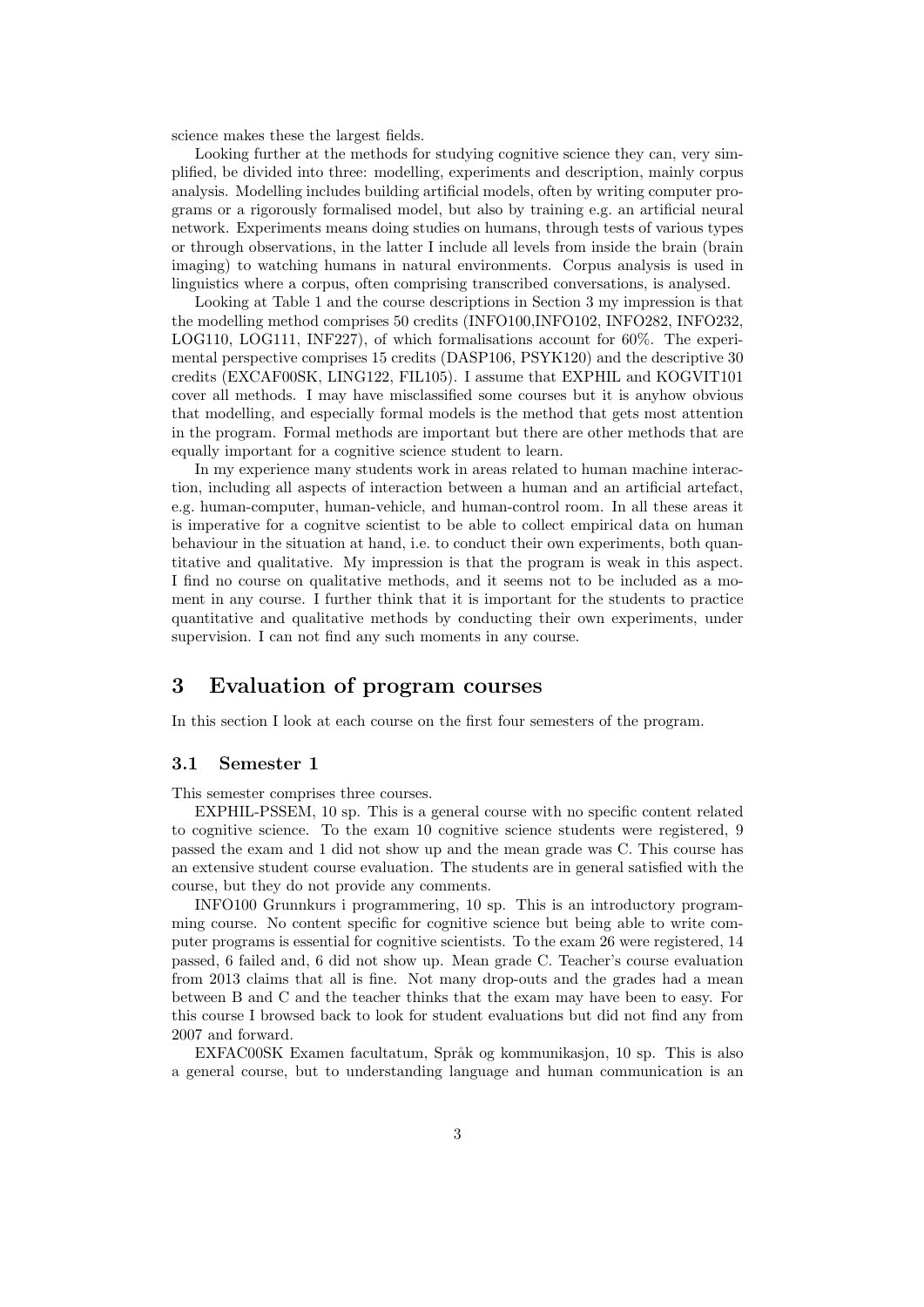integral part of cognitive science. To the exam 30 were registered, 17 passed, 5 failed and, 8 did not show up. Mean grade C. No course evaluation found for 2014, 2013, 2012 or 2011.

#### 3.2 Semester 2

The second semester comprises four courses, as LOG110 and INFO102 are 5 sp each.

LOG110 Introduksjon til formal logikk, 5 sp. This is an introductory course and comprises propositional and predicate logic, the most common means for formal representations of human knowledge. To the exam 20 were registered, 16 passed, and 4 did not show up. Mean grade C. This course has a student evaluation from 2014 where 8 students responded, and overall the course gets good scores. The students are overall satisfied with the teaching as well as the content. The course was reasonably difficult and all moments, lectures, tutorials, exam etc get good scores. The exam is also considered good.

LOG111 Førsteordens logikk, 10 sp. This course builds on LOG110 and seems to focus on natural deduction. It may be that LOG110 only included formalising expressions in predicate logic and this course introduces inference. It also comprises set theory. To the exam 20 were registered, 12 passed, and, 8 did not show up. Mean grade C. This course also has a student evaluation from 2014 where 2 students responded. Overall the course gets good scores. The two students like the course, the teachers, the exam etc.

INFO102 Formelle metodar for informasjonsvitskap, 5 sp. This course provides basic knowledge on logic, set theory, relations, graphs and functions, concepts that are important in programming. To the exam 3 were registered, 2 passed, and 1 did not show up. Mean grade C. INFO102 was evaluated by the teacher 2014. The evaluation was very short, but the teacher claims that the course is fine and comments on having only 3 drop outs and that the grades are centered around C with a skewness towards D/E.

KOGVIT101 Introduction to the Cognitive Sciences, 10 sp. This course provides an overview of cognitive science. To the exam 16 were registered, 11 passed, and 5 did not show up. Mean grade C. This course is evaluated by the teacher 2014 and discusses difficulties during the course due to illness and how that was handled satisfactory. The course grades are presented with an ok distribution of grades. The teacher had hoped for a slightly better result.

### 3.3 Semester 3

This is another semester with four courses.

INFO282 Knowledge Representation and Reasoning, 10 sp. This seems to be a classical introduction to AI course, a topic that is one of the cornerstones of cognitve science. To the exam 11 were registered, 9 passed, 2 did not show up. Mean grade D. Course evaluation by the teacher 2012 when the course was called artificial intelligence. All went well and the grades clustered around B and no student failed at that time. There is also a student evaluation from 2013 reporting that the course is demanding but interesting and that the teaching is good and that the seminars fill their role but that the quality varies between seminar leaders.

INFO232 Logikkprogrammering, 5 sp. A course on prolog, a programming language that is close to logic. To the exam 17 were registered, 14 passed, 3 did not show up. Mean grade C. A teacher evaluation 2013 reports that all is fine. There is also a student evluation reporting that the course is well received and considered relevant for the program.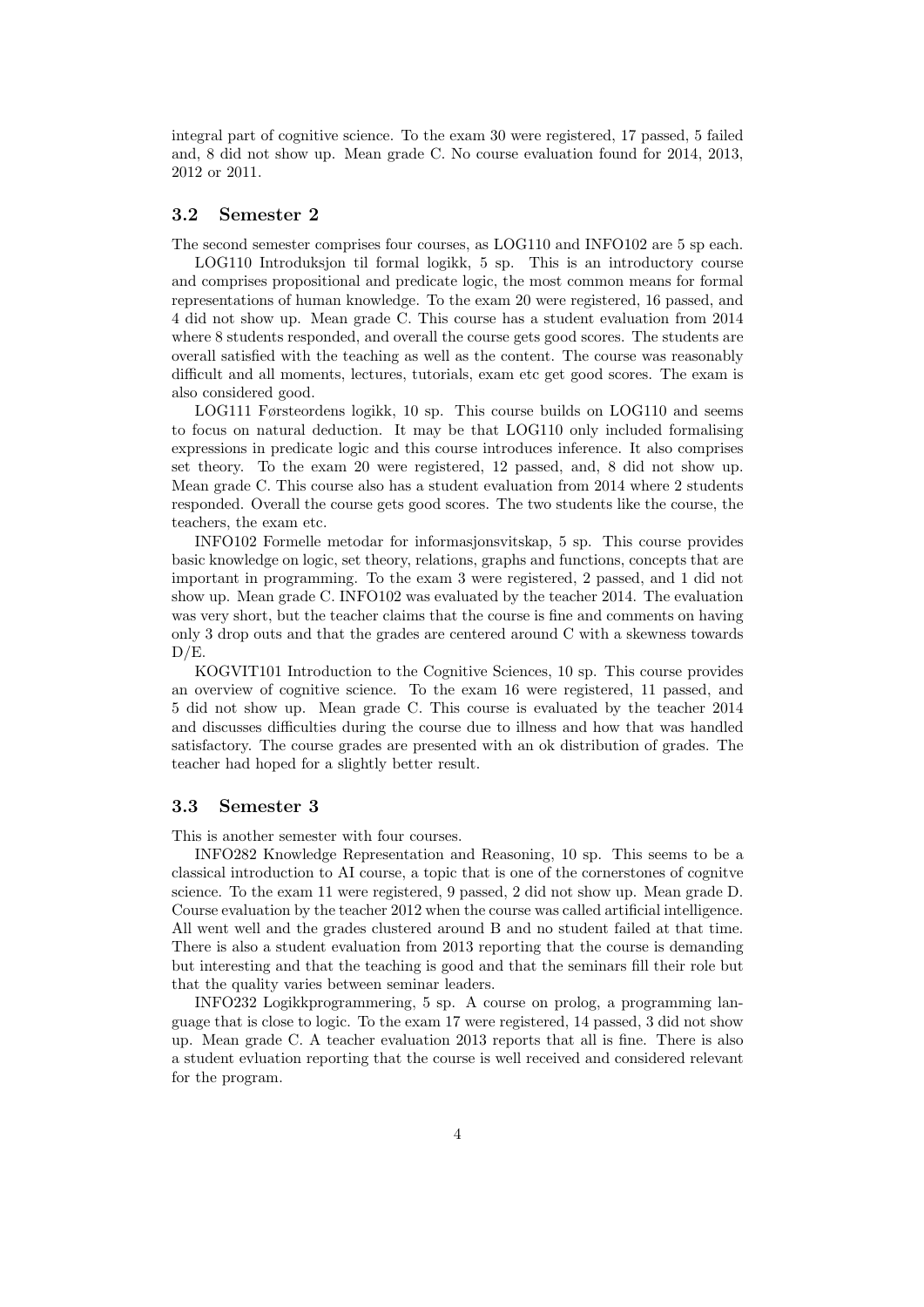LING122 Språg og kognisjon, 10 sp. In this course cognitive and psychological aspects of language is emphasised. To the exam 8 were registered, 8 passed. Mean grade B. No course evaluation found for 2014, 2013, 2012 or 2011.

DASP106 Statistikk og kognisjonsforskning, 5 sp. In this course quantitative methods are presented with a focus on statistical analysis. To the exam 13 were registered, 12 passed, 1 did not show up. Mean grade B. No course evaluation found for 2014, 2013, 2012 or 2011.

#### 3.4 Semester 4

This semester comprises three courses.

PSYK120 Biologisk og kognitiv psykologi, 10 sp. This course includes two of the most important areas of cognitive science, neuroscience and cognitive psychology. To the exam 14 were registered, 10 passed, 1 failed and, 3 did not show up. Mean grade C. No course evaluation found for 2014, 2013, 2012 or 2011.

INF227 Innføring i logikk, 10 sp. This is an introductory course to logic. To the exam 15 were registered, 5 passed, 4 failed and, 6 did not show up. Mean grade C. This course has a thorough student evaluation indicating that this is a very hard course that may require mathematical skills that some students do not have. It is also clear that this is a course with active teachers that really try to help the students, and the course evaluation gives ideas on how to further improve the course.

FIL105 Innføring i sinnsfilosofi, 10 sp. Classical course on philosophy of mind, an important topic in the understanding of human cognition. To the exam 10 were registered, 7 passed, and, 3 did not show up. Mean grade B. No course evaluation found for 2014, 2013, 2012 or 2011.

#### 3.5 Semester 5 and 6

For the final year students are encouraged to go abroad or select courses that allow them to enter a master's program in "informationsvitenskap"<sup>2</sup>, "informatikk", computational linguistics or philosophy. "Informationsvitenskap" allows the students to select any INFO-course, not already taken, for 50 sp; 10 sp are free. The other specialisations have more or less no free courses.

There are no courses that can be termed cognitive science the last year. For students specialising in "informationsvitenskap" where there are a number of courses to choose from, there are courses such as Interaction Design and Semantic Technologies, that can be considered as applied cognitive science, but for the other there is nothing on cognitive science.

### 4 Evaluation of assessments

The courses have a variety of assessments and I am confident that each teacher has chosen the appropriate type of assessment for their course and also that the gradings are appropriate and that markings are correct.

The program has a policy that every course shall be evaluated each year by the teacher and every third year by students.

Here I find a large variablity between courses. I have looked for course evaluations in "kvalitetsdatabasen" on all 14 courses provided the first two years of the program from 2011 to 2014. I found student evaluations for four courses, EXPHIL-PSSEM, LOG110, LOG111, INF227, and teacher evaluations for five courses, INFO100, KOGVIT101,

<sup>2</sup> I will use the Norwegian terms here as the use of these subjects varies between universities.